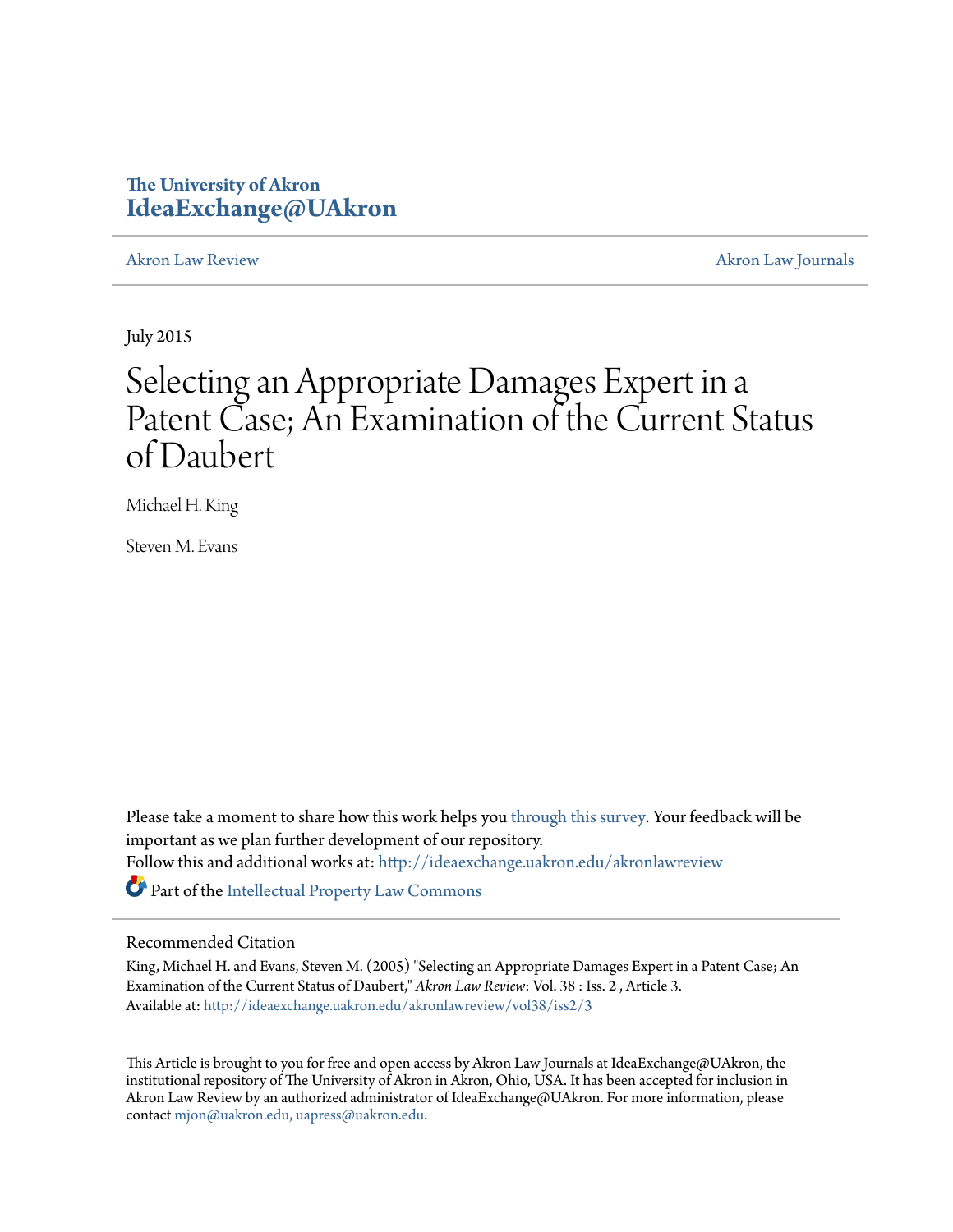1

## **SELECTING AN APPROPRIATE DAMAGES EXPERT IN A PATENT CASE; AN EXAMINATION OF THE CURRENT STATUS OF** *DAUBERT*

## *Michael H. King & Steven M. Evans*<sup>∗</sup>

## I. INTRODUCTION

#### *A. Importance of Damages in Patent Cases*

The determination of damages is a critical part of any patent case. As a plaintiff, maximizing awarded damages, whether financial or injunctive, is the ultimate objective of the patent case. As a defendant, minimizing or preventing any awarded damages is the ultimate objective.

Multimillion dollar verdicts in patent cases are now the norm and hundred plus million dollar verdicts are becoming more frequent. A lawyer who fails to devote sufficient time to this critical component of a case does the client a disservice.

#### *B. Types of Damages in Patent Cases*

There are generally two types of damages in patent cases: lost profits and a reasonable royalty.<sup>1</sup> A patent owner may seek either lost profits or a reasonable royalty, or a combination of both, as long the  $r$ ecoveries do not overlap.<sup>2</sup> The determination of patent damages awarded is a question of fact, and numerous damage theories exist

<sup>∗</sup> Michael H. King is a senior partner specializing in complex litigation, with an emphasis on intellectual property at LeBoeuf, Lamb, Greene & MacRae LLP. Steven M. Evans is a litigator with McGuireWoods LLP specializing in intellectual property; B.S. in Electrical Engineering, Purdue University; J.D., Indiana University.

<sup>1</sup>*.* Minco, Inc. v. Combustion Engineering, Inc., 95 F..3d 1109, 1119, 40 U.S.P.Q.2d (BNA) 1001 (Fed. Cir. 1996).

<sup>2</sup>*. Id.* at 1119 (stating that patent "damages awards encompass both lost profits and a reasonable royalty on that portion of an infringer's sales not included in the lost profit calculation").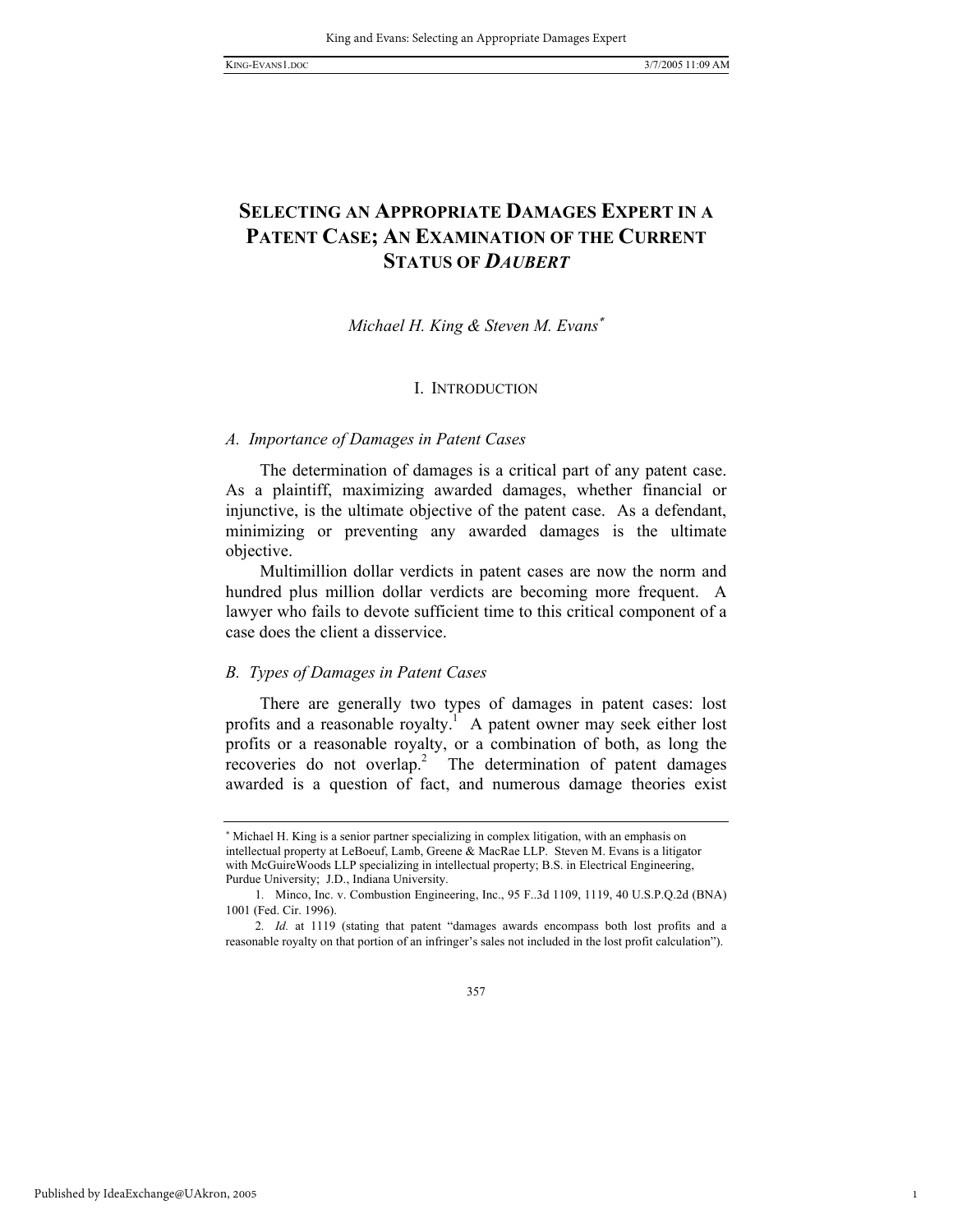within the broad categories of both lost profits and a reasonable royalty to help answer that question.

#### *C. Background on* Daubert

Due to the nature of patents, litigation involving patents typically involves technical issues having complex damages calculations. In order to assist the fact finder in determining a proper damages award in a patent infringement lawsuit based on any applicable damage theory, expert witnesses are commonly used. The use of damages experts has come under increasingly close scrutiny, and clarification on the requirements for admissible expert testimony has become increasingly important as well.

For nearly seventy years the admissibility of expert scientific evidence was controlled by the common law rule known as the "general acceptance test" or the "*Frye* test," based on the 1923 District of Columbia Court of Appeals case of *Frye v. United States*. <sup>3</sup> Under the *Frye* test, for the court to admit the expert testimony, the "thing from which the deduction is made must be sufficiently established to have gained general acceptance in the particular field in which it belongs."4

In 1993 the Supreme Court in *Daubert v. Merrell Dow Pharmaceuticals, Inc.* held that Rule 702 of the Federal Rules of Evidence superseded the  $Frye$  test.<sup>5</sup> Rule 702 requires that proposed expert testimony must assist the trier of fact in understanding the contested issues at trial, and an expert witness may testify only if three requirements are met: (1) the testimony must be based upon sufficient facts or data; (2) the testimony must be the product of reliable principles and methods; and (3) the witness must have applied the principles and methods reliably to the facts of the case.<sup>6</sup>

In *Daubert* the Supreme Court addressed the subject and initially outlined some general observations.<sup>7</sup> While the list was not definitive, these "general observations" included: (1) whether the proffered theory or technique can be and has been tested; (2) whether the theory or technique has been the subject of peer review and publication; (3)

<sup>3</sup>*.* William Daubert v. Merrell Dow Pharm., Inc., 509 U.S. 579, 585; 113 S. Ct. 2786 (1993); *see generally* Frye v. United States, 293 F. 1013 (D.C. Cir. 1923) (*superseded by statute as recognized in Daubert*, 509 U.S. at 587).

<sup>4</sup>*. Frye*, 293 F. at 1014.

<sup>5</sup>*. Daubert*, 509 U.S. at 587.

 <sup>6.</sup> FED. R. EVID. 702.

<sup>7</sup>*. Daubert*, 509 U.S. at 593-94. The court clarified the considerations federal judges should use to determine whether scientific testimony is based on valid reasoning and methodology. *Id.*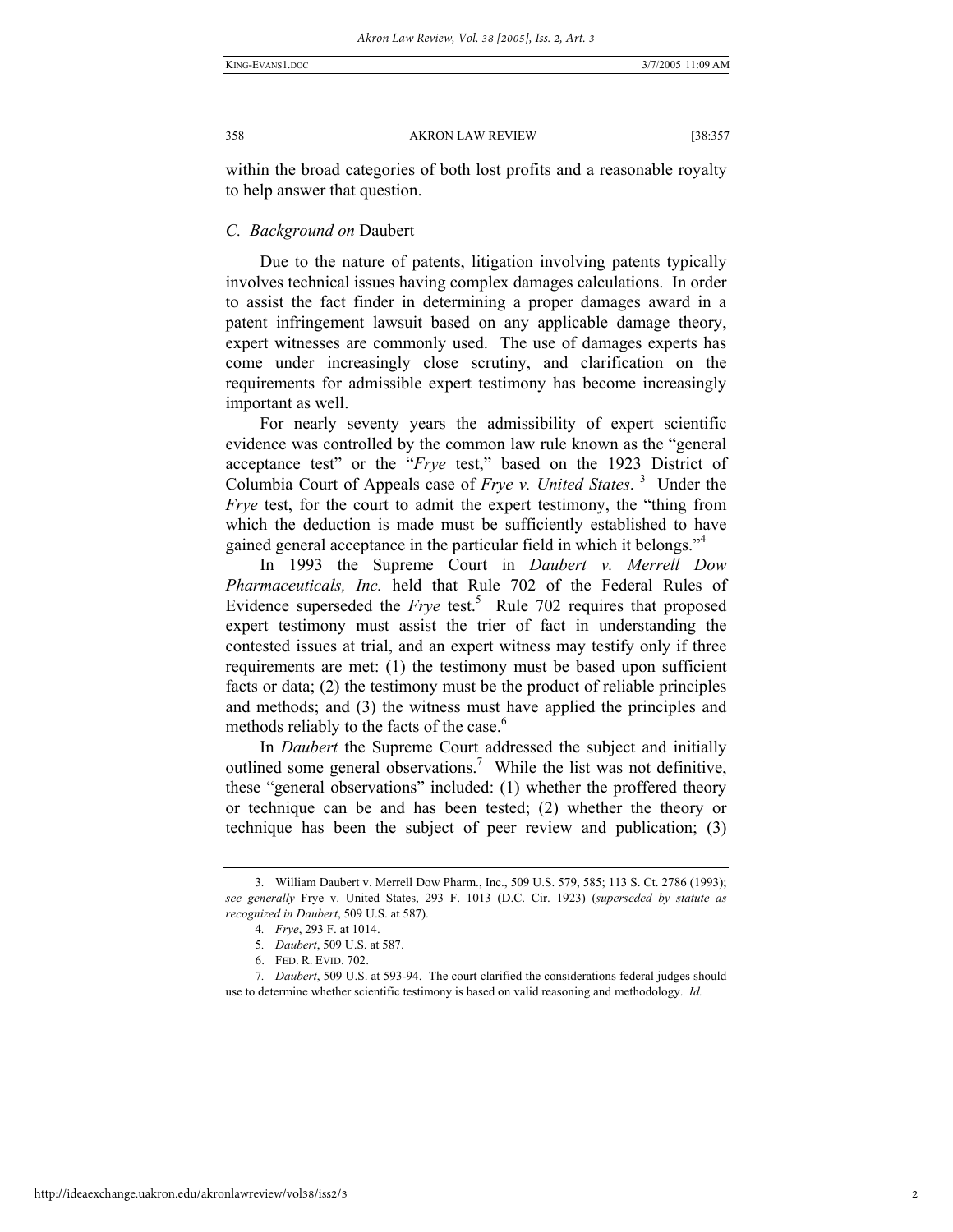whether the theory or technique has been evaluated in light of the known or potential rate of error; and (4) whether the theory or technique has been generally accepted in the relevant scientific community.<sup>8</sup> Daubert also indicated that Rule 702 imposes on the trial judge some "gatekeeping" responsibility to ensure these requirements are met before expert evidence is admitted.<sup>9</sup>

## *D. Later Supreme Court Cases Regarding* Daubert

In *General Electric Co. v. Joiner*, the Supreme Court held that "abuse of discretion is the proper standard by which to review a district court's decision to admit or exclude scientific [opinion] evidence." <sup>10</sup> Accordingly, the Court clarified that significant discretion is given to trial judges in exercising their gatekeeping function under *Daubert*.

Later, in *Kumho Tire, Ltd. v. Carmichael,* the Supreme Court expanded *Daubert* by holding that a trial judge's "gatekeeping" obligation is not limited to testimony based on scientific knowledge, but also applies to testimony based on technical and other specialized knowledge.<sup>11</sup> The Supreme Court further held that a trial judge may, but is not required to, consider all four specific *Daubert* factors (testing, peer review, error rate, and general acceptance) if doing so will help determine the testimony's reliability.<sup>12</sup> The Supreme Court stressed the flexible nature of the reliability test, and emphasized that "*Daubert's* list of specific factors neither necessarily nor exclusively applies to all experts or in every case."<sup>13</sup> Thus, an expert's personal knowledge and experiences may also be considered by a judge in determining the reliability of that expert's testimony.

The Supreme Court in *Weisgram v. Marley* confirmed the authority of an appellate court to direct the entry of judgment as a matter of law where the district court erroneously admitted expert testimony, and where insufficient evidence remained to support a jury's verdict after the erroneously admitted evidence was excluded.<sup>14</sup> *Weisgram* therefore makes crystal clear the importance of preparing for a *Daubert* challenge to the admissibility of a potential expert's testimony.

<sup>8</sup>*. Id.* at 593-94.

<sup>9</sup>*. Id.* at 589.

<sup>10</sup>*.* Gen. Elec. Co. v. Robert K. Joiner, 522 U.S. 136, 146 (1997).

<sup>11</sup>*.* Kumho Tire Co., Ltd. v. Patrick Carmichael, 526 U.S. 137, 141 (1999).

<sup>12</sup>*. Id.*

<sup>13</sup>*. Id.*

<sup>14</sup>*.* Chad Weisgram v. Marley Co., 528 U.S. 440, 457 (2000).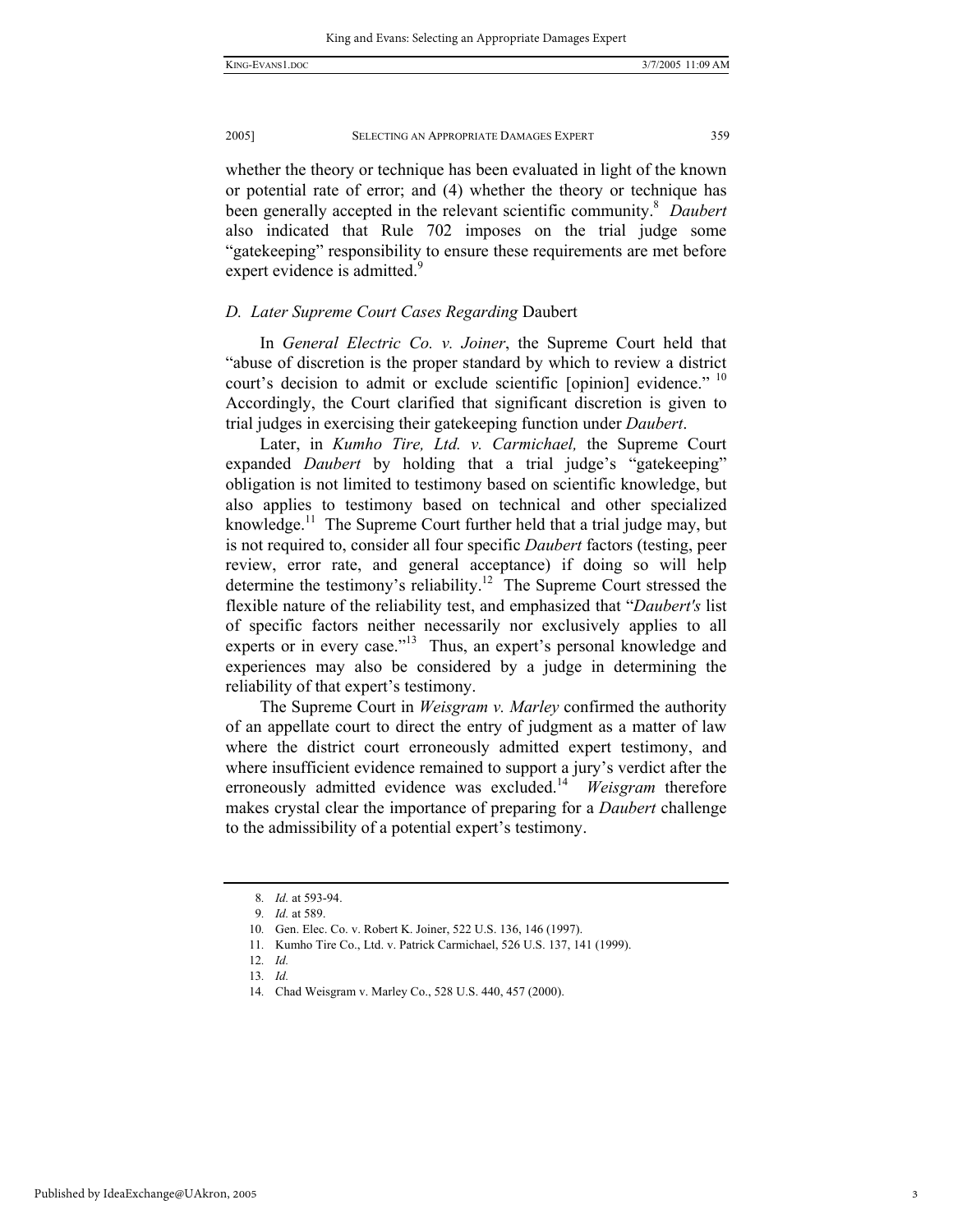#### *E. Sample Cases*

Every damages expert offered at trial must be prepared for challenge by the adverse party. Recent cases demonstrate that trial judges are increasingly vigilant in fulfilling their *Daubert* responsibility and that the stakes are high.

*Biondo v. City of Chicago* involved a lawsuit brought by firefighters against the city for race discrimination in promotions.<sup>15</sup> The court excluded the plaintiff's proposed expert witness.<sup>16</sup> This witness, who intended to testify regarding the probabilities of promotion to the rank of captain and to the rank of battalion chief, was excluded because his qualifications were inadequate and his testimony was based on flawed methodology that would have done little to assist the trier of fact.<sup>17</sup> The expert testified he "was assigned basically to calculate losses" for a group of firefighters essentially by estimating how much money they would have made in the absence of the race standardization of the 1986 exam and comparing that with how much money they made."<sup>18</sup> The expert assumed all the plaintiffs, absent race standardization of the 1986 exam, would have been promoted to lieutenants, and then calculated their probabilities of becoming captains through the 1992 exam and the probability of their subsequently becoming battalion chiefs.<sup>19</sup>

The court ruled the expert's testimony was flawed because he did not provide statistics for individual plaintiffs.<sup>20</sup> The expert's qualifications were held inadequate because his Ph.D. was not in the relevant area, he never taught statistics, he published no relevant writings, and he was unfamiliar with several concepts used by the city in making promotions. $^{21}$  The court further held the expert's testimony was not based on sound methodology because he did not incorporate specific data regarding each of the plaintiffs.<sup>22</sup>

*Maguire v. National Railroad Passenger Corp.* involved an employee assaulted by a passenger while working as a train conductor.<sup>23</sup>

<sup>15</sup>*.* Biondo v. City of Chicago, No. 88-CV3773, 2002 U.S. Dist. LEXIS 9816 (N.D. Ill. 2002), *vacated*, 382 F.3d 680 (7th Cir. 2004), *vacated and remanded on other grounds*, 382 F.3d 680 (2004).

 <sup>16.</sup> Biondo*,* 2002 U.S. Dist. LEXIS 9816, at \*4

<sup>17</sup>*. Id*. at \*10-14.

<sup>18</sup>*. Id.* at \*2.

<sup>19</sup>*. Id.* at \*2-\*3*.*

<sup>20</sup>*. Id*. at \*9.

<sup>21</sup>*. Id*. at \*10-\*12.

<sup>22</sup>*. Biondo,* 2002 U.S. Dist. LEXIS 9816 at \*19.

<sup>23</sup>*.* Maguire v. Nat'l R.R. Passenger Corp., No. 99-C3240, 2002 U.S. Dist. LEXIS 5226, at \*1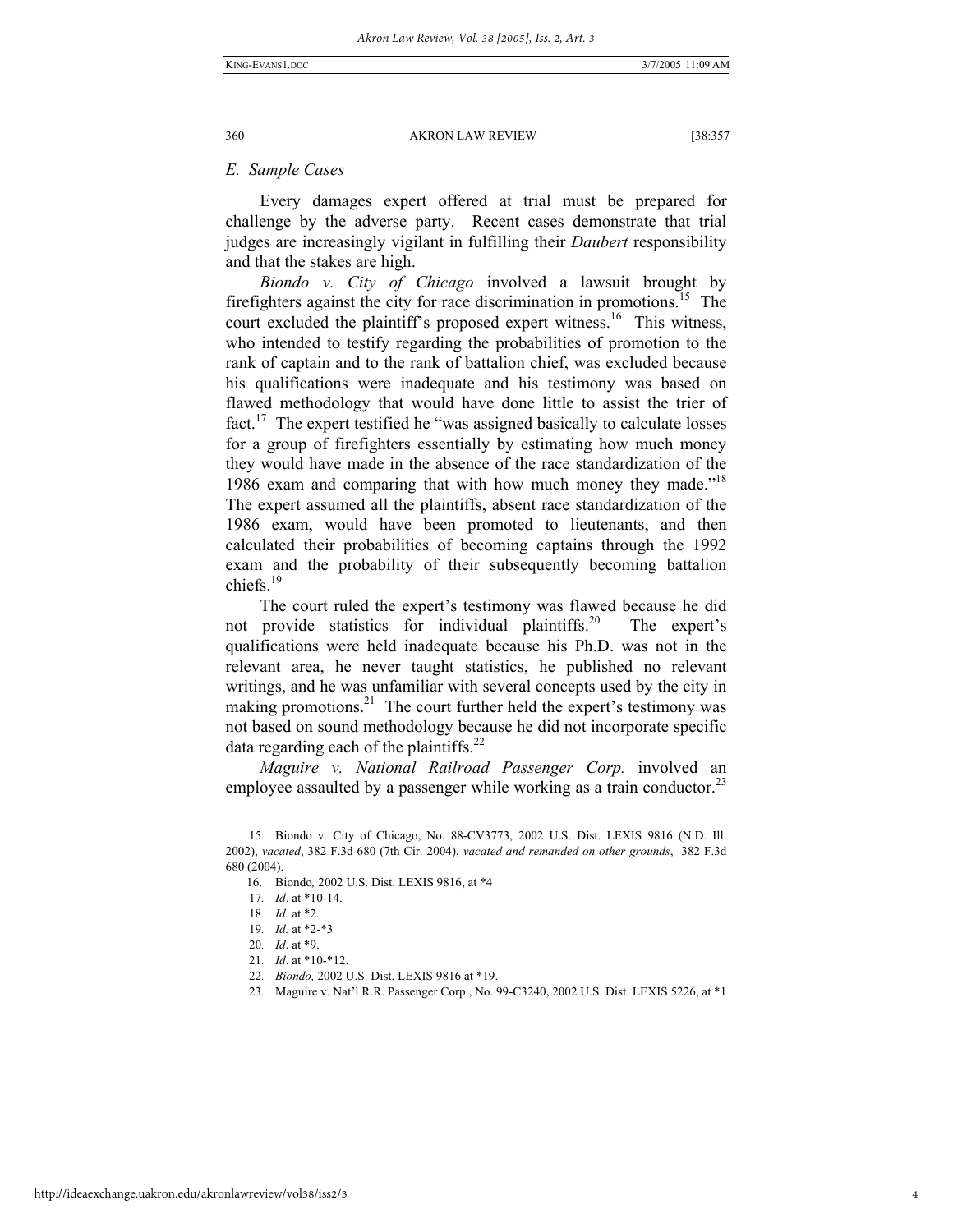Plaintiff offered an expert who had expertise in industrial and premises security.<sup>24</sup> The proffered expert had bachelor's degrees in criminal justice and sociology, master's degrees in industrial safety and industrial security, and technical training from two police academies.<sup>25</sup> He had employment experience as a police officer, as a security specialist, and as a corporate director of security at a bank.<sup>26</sup> The expert had authored a number of articles relating to industrial security.<sup>27</sup> He also had personal experience controlling large crowds and had consulted as a security expert in other litigation.<sup>28</sup> He lacked experience specifically in the railroad industry.29

Despite the proffered expert's security background, the court refused to admit his testimony because his conclusions were not based upon "sufficient relevant facts and data, nor were his conclusions the produce [sic] of reliable principles and methods."<sup>30</sup> The expert testified in his deposition that the defendant railroad could have prevented the assault by limiting the number of boarding passengers, training gate personnel better in safety procedures, deploying more uniform personnel during boarding, providing warning signs on platforms, providing a more efficient radio communication system, and providing additional crowd control measures such as barriers.<sup>31</sup> The court held that the expert "did not describe how the assault would have been deterred by the presence of cameras, security personnel, or warning signs."<sup>32</sup> The expert did not explain how his previous experience in crowd control was reliable in the context of boarding a train.<sup>33</sup> Furthermore, the expert did not review photographs of the scene, he did not visit the same or any platform at the same time of day the incident occurred, and he read only portions of the defendant's security procedures.<sup>34</sup>

*Marsh v. W.R. Grace & Co.* involved cancer victims who each had absorbed picloram, an ingredient in fertilizer.<sup>35</sup> The Fourth Circuit

25*. Id*. at \*7.

26*. Id.*

27*. Id.*

28*. Id.*

29*. Maguire,* 2002 U.S. Dist. LEXIS 5226, at \*8.

<sup>(</sup>N.D. Ill. 2002).

<sup>24</sup>*. Id.* at \*2.

<sup>30</sup>*. Id.* at \*14-\*15.

<sup>31</sup>*. Id.* at \*10-\*11.

<sup>32</sup>*. Id.* at \*18.

<sup>33</sup>*. Id.* at \*16.

<sup>34</sup>*. Id.* at \*15.

<sup>35</sup>*.* Marsh v. W.R. Grace & Co., No. 98-1943, 2003 U.S. App. LEXIS 23587, at \*2 (4th Cir. 2003).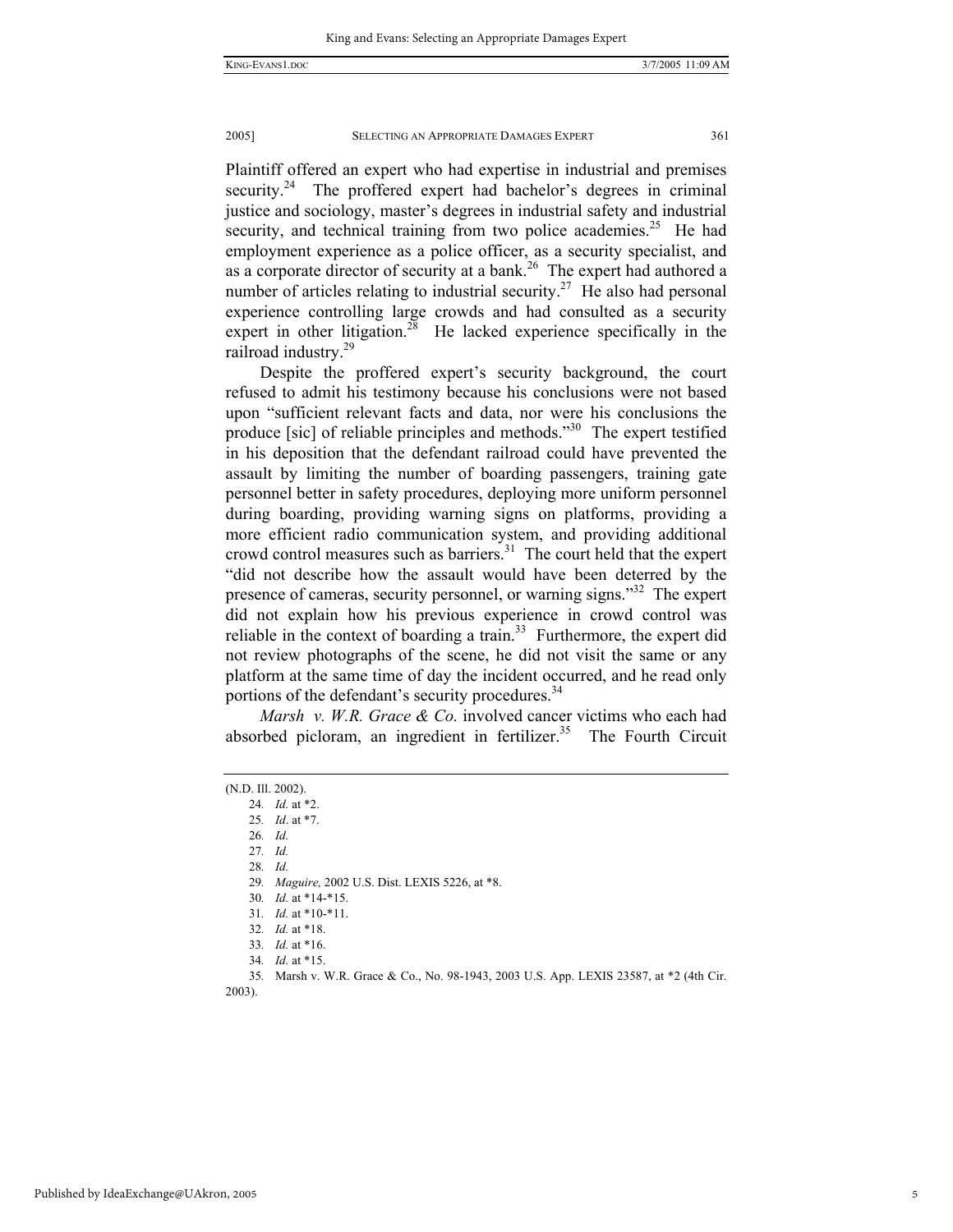found that the plaintiff's expert failed to use reliable methods and logical processes to reach his opinion on causation.<sup>36</sup> The proffered expert did not demonstrate that his methods also were used by other experts in the field.<sup>37</sup> The opinion of the plaintiff's expert that picloram is a carcinogen was not generally accepted in the field, he failed to provide a toxic exposure level for picloram, and he failed to provide any testing to support the assumed levels of exposure to picloram by the plaintiffs.<sup>38</sup>

In *Eaton Corp. v. Rockwell International*, a patent infringement case involving heavy-duty truck transmissions, the court excluded the proffered testimony of the defense expert regarding infringement and invalidity.39 At trial, plaintiff challenged the expert's qualifications, arguing the expert was not an expert in "breaking torque," was not an expert in the ESS system, and was not qualified to discuss the patent in issue.<sup>40</sup> The court concluded that the expert did not have the requisite education, experience, or knowledge of the subject matter and prior art to assist the jury on the central issues in the case. $41$  The court held that in order to qualify as an expert witness under the Federal Rules of Evidence, "a proffered witness must possess the necessary knowledge, skill, training or education, must testify to scientific, technical, or other specialized knowledge, and must testify to matters which would assist the trier of fact." <sup>42</sup>

The court concluded that the concept of "dithering or breaking torque" was a central issue before the jury. While the expert had worked with transmissions for almost forty years, he did not know how the ESS system in issue controlled fuel, broke torque or dithered.<sup>43</sup> Since dithering and torque reversal in a master clutch transmission were central issues in the case, and the expert lacked the required skill and formal training to testify about these matters, the court excluded the expert.<sup>44</sup>

The case of *Mercado v. Ahmed* involved a personal injury case wherein a child was struck by a taxicab and became disabled.<sup>45</sup> The

<sup>36</sup>*. Id.* at \*\*9.

<sup>37</sup>*. Id.* at \*\*14.

<sup>38</sup>*. Id.* at \*\*13-14.

<sup>39</sup>*.* Eaton Corp. v. Rockwell Int'l Corp. and Meritor, Auto. Inc., C.A. No. 97-421-JJF; 2001 U.S. Dist. LEXIS 17054, at 2 & 61 (D. Del. Oct. 10, 2001).

<sup>40</sup>*. Id.* at \*61-62.

<sup>41</sup>*. Id.* at \*62.

<sup>42</sup>*. Id.*

<sup>43</sup>*. Id.* at \*63.

<sup>44</sup>*. Id.* at \*64.

<sup>45</sup>*.* Mercado v. Salim Ahmed & Checker Taxi Co., 756 F. Supp. 1097, 1102 (N.D. Ill. 1991).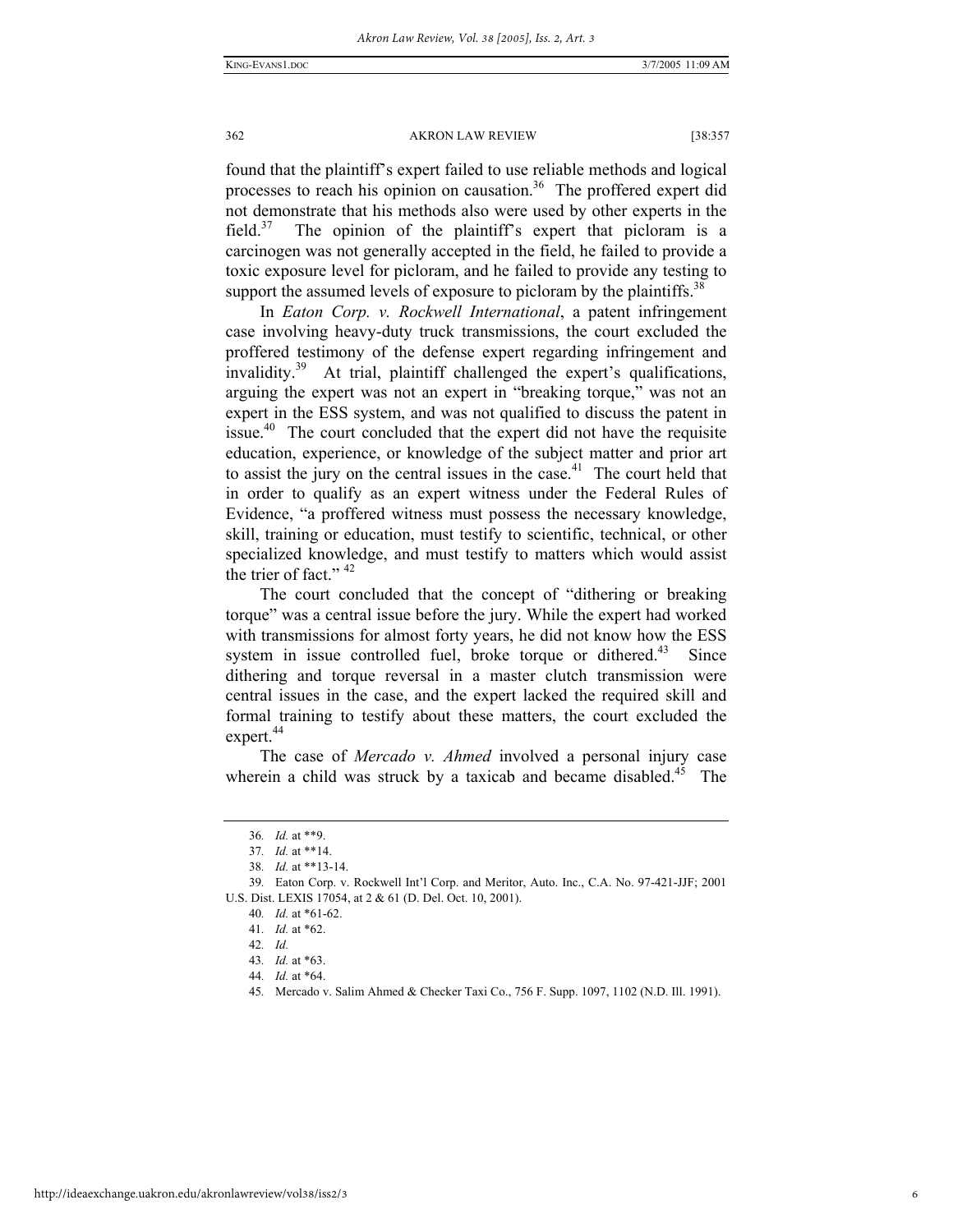mother of the injured child proposed to introduce testimony by an economist on the monetary value of the pleasure of the plaintiff's life. <sup>46</sup> The court was faced with the issue of whether the proposed testimony of an economist on the cash value of the lost pleasure of life, or hedonic damages, was admissible. $47$  In its analysis, the court considered whether such expert testimony should be admitted based on its reliability and validity. The court explained that reliability is consistency between multiple expert opinions given similar circumstances. Validity is a consideration of the accuracy of an opinion, such as whether a bridge can withstand a hurricane, and it later does.<sup>48</sup> The court held that even though there may be some consensus regarding the value of the lost pleasure of life, such consistency is no more prevalent among economists than it is among jurors. As such, even if opinions of the value of the lost pleasure of life are statistically reliable and valid, such opinions fail to assist the trier of fact to understand the evidence or determine the fact in issue "in a way more meaningful than would occur if the jury asked a group of wise courtroom bystanders for their opinions."49 Based on this rationale, the court granted defendants' motion to bar testimony of plaintiff's expert on the issue of hedonic, or value of lost pleasure of life, damages.<sup>50</sup>

*Nilssen v. Motorola* involved an alleged breach of a non-disclosure agreement and misappropriation of trade secrets.<sup>51</sup> During motions *in limine*, Motorola sought to bar testimony by Nilssen's expert witness, DePodwin.<sup>52</sup> In addition to a reasonable royalty for Nilssen's technology, DePodwin also was going to testify that Nilssen should receive a "partner's share in the business" based on the "workable business concept" provided by Nilssen to Motorola.<sup>53</sup> Applying *Daubert,* the court determined DePodwin's opinion for a 25% equity in

 <sup>46</sup> *Id.* at 1102.

<sup>47</sup>*. Id.*

<sup>48</sup>*. Mercado*, 756 F. Supp. at 1098. In this discussion, Judge Zagel distinguished between reliability and validity. *Id.* If several experts considered a set of facts and came to the same conclusion, their opinions are reliable; if the opinions can be verified or proven, they are valid. *Id.* To illustrate this point, the court provides an example in which engineers offer opinions about a bridge. *Id.* If all the engineers believe the bridge will not stand against a hurricane, their opinions are reliable. *Id.* If the bridge withstands the hurricane, the engineers' opinions are reliable, but they are not valid. *Id.* If the bridge is destroyed by the hurricane, their opinions are reliable and valid. *Id.*

<sup>49</sup>*. Id.* at 1103.

<sup>50</sup>*. Id.*

<sup>51</sup>*.* Nilssen v. Motorola, Inc., No. 00-2049, 1998 U.S. Dist LEXIS 12882 (N.D. Ill. 1998).

<sup>52</sup>*. Id.* at \*35.

<sup>53</sup>*. Id.* at \*39-40.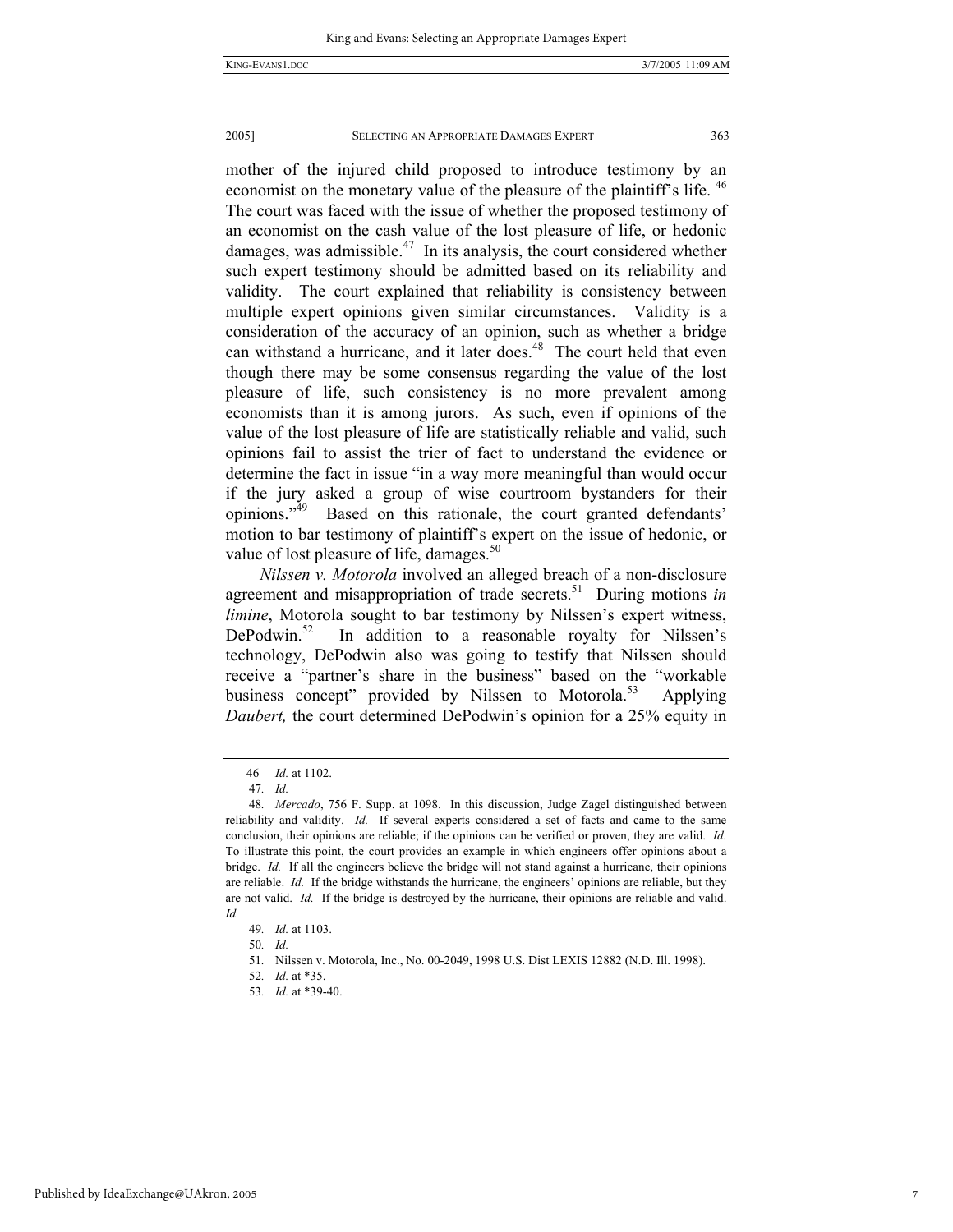Motorola was wholly irrational and a "pie-in-the-sky" projection, rather than a calculation of what revenues that 25% would have turned out to generate in real-world terms.<sup>54</sup> DePodwin's did not speak in terms of either "actual loss" or "unjust enrichment," and nothing in any case law supported DePodwin's "equity-share" theory.<sup>55</sup>

Even though trial judges are given wide discretion in applying *Daubert,* appellate courts are clearly willing to get into the meat of *Daubert* issues. In *Doris Deputy v. Lehman Brothers, Inc.,* the Seventh Circuit reversed and remanded on *Daubert* grounds*.* <sup>56</sup>The court gave several reasons, but the most notable was the district court's error in applying credibility standards to an admissibility question. The district court stated that the expert "was less than candid regarding her testimony" in a prior case, and that the expert "did not adequately explain inconsistencies in her reasoning process."<sup>57</sup> The appellate court felt, based on the transcripts, that the trial judge was improperly focusing on credibility, and not the principles established under *Daubert*. 58

In *Tuato v. Brown,* the Tenth Circuit reversed because the district court "failed to perform its gatekeeping function properly because it conducted an insufficient *Daubert* hearing."<sup>59</sup> The case involved fatalities which occurred between trucks colliding at an intersection. $60$ At the "*Daubert* hearing," plaintiffs objected to the qualifications of defendants' expert.<sup>61</sup> The district court overruled plaintiffs' objections because it found they were disputing the credibility of the expert and the weight of the evidence, which are matters that do not bear on the initial admissibility of the expert's testimony under *Daubert*. 62

The cases of *Deputy* and *Tuato* demonstrate that a trial judge's discretion on the admissibility of expert testimony is based on the *reliability* of an expert's testimony, and not on his or her credibility. Credibility is a weight issue for the fact finder, and not a gatekeeper issue. If an appellate court determines that a judge refused to admit expert testimony based on credibility, not reliability, then the appellate court may well find that an abuse of discretion has occurred.

The foregoing cases are just a sampling of the increasing scrutiny

<sup>54</sup>*. Id.* at \*46-47.

<sup>55</sup>*. Id.* at \*42.

<sup>56</sup>*.* Doris Deputy v. Lehman Bros., Inc., 345 F.3d 494, 514 (7th Cir. 2003).

<sup>57</sup>*. Id.* at 506.

<sup>58</sup>*. Id.* at 509.

<sup>59</sup>*.* AFA Tuato v. Brown, 2003 U.S. App. LEXIS 26438, \*\*9 (10th Cir. 2003).

<sup>60</sup>*. Id.* at \*\*3.

<sup>61</sup>*. Id.* at \*\*10.

<sup>62</sup>*. Id*. at \*\*10-11.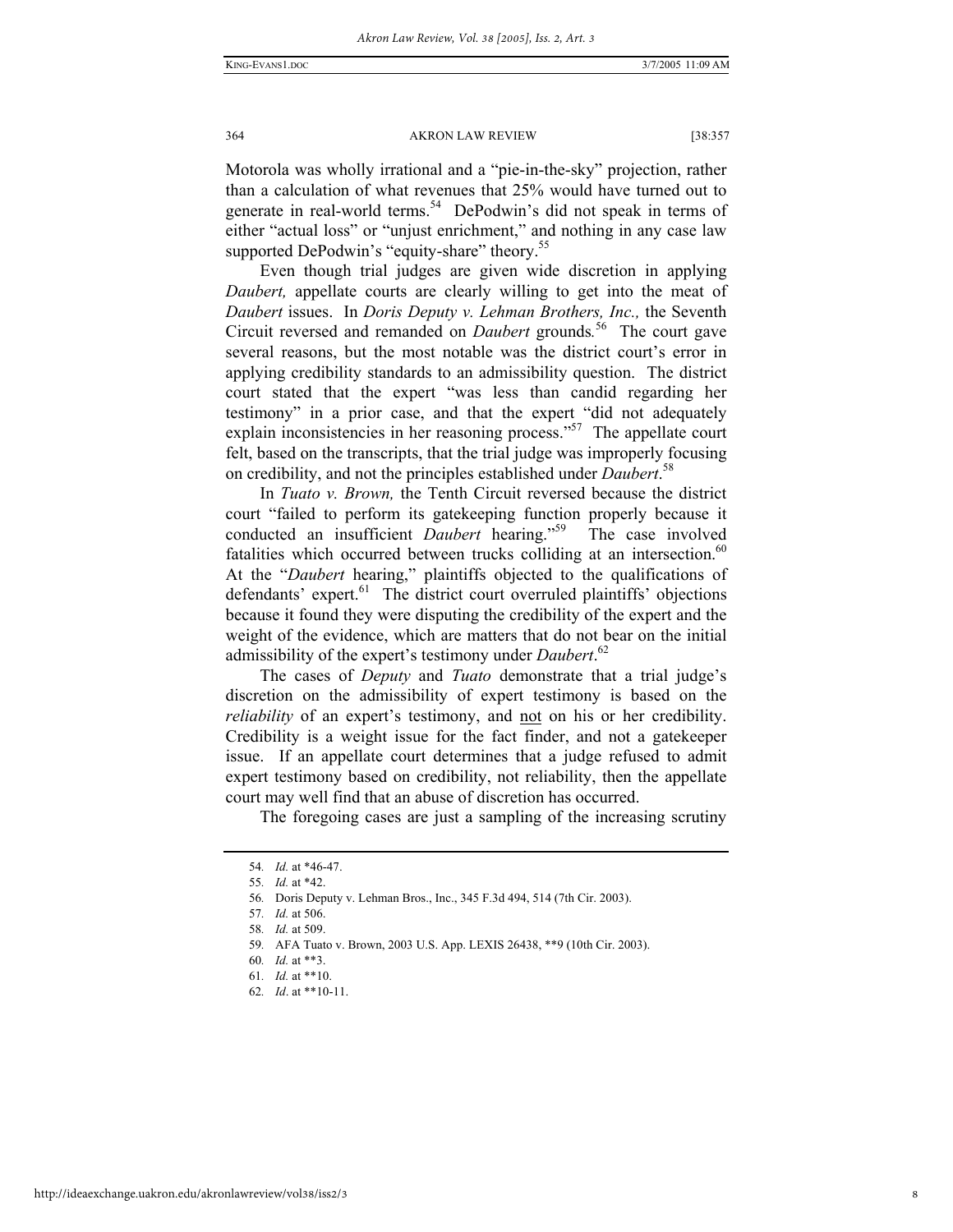being applied to potential expert witnesses, and the consequences if the expert does not meet *Daubert* standards or the trial court fails to appropriately apply *Daubert*. Clearly, counsel must make sure that a potential expert is *Daubert* qualified. Such a confirmation process should include putting any potential expert through a thorough *Daubert* analysis. The smart and experienced lawyer will know to challenge his or her own experts and not be satisfied because their conclusions are what he or she wants to hear. Make sure your expert truly has background expertise in the relevant specific field. Furthermore, be sure his or her theories are correctly applied to the narrow issues in your case.

## II. SELECTING A DAMAGES EXPERT IN PATENT CASES

## *A. Determine Theory of Damages*

The first step, of course, is to determine which theory of damages a patentee is going to assert at trial. As mentioned above, there are two main theories of patent damages: lost profits and a reasonable royalty rate. Within each of these two broad categories, there are various approaches.

After a patentee has made a decision as to which damage theory to assert, a decision can be made about the kind of damages expert or experts to be used. Likewise, a sampling of potential experts may help make the decision on which damage theories are most appropriate in the given circumstances.

#### *B. Necessary Background for Expert*

#### 1. Curriculum Vitae

When reviewing an expert's education and other background, be sure to confirm that his or her credentials are appropriate for the specific issues of the case. For example, if the patent involves a plasma display, determine whether the expert's background and experience specifically covers plasma displays, and not simply electronic design. If it does include plasma displays, determine what type. Is it really the same type of plasma display involved in the lawsuit?

Furthermore, consider any public recognition of your expert. Has he or she received any awards, thus providing support for the acceptance of his or her ideas? Is he or she a member of any relevant organizations, and what positions has he or she held in those organizations? How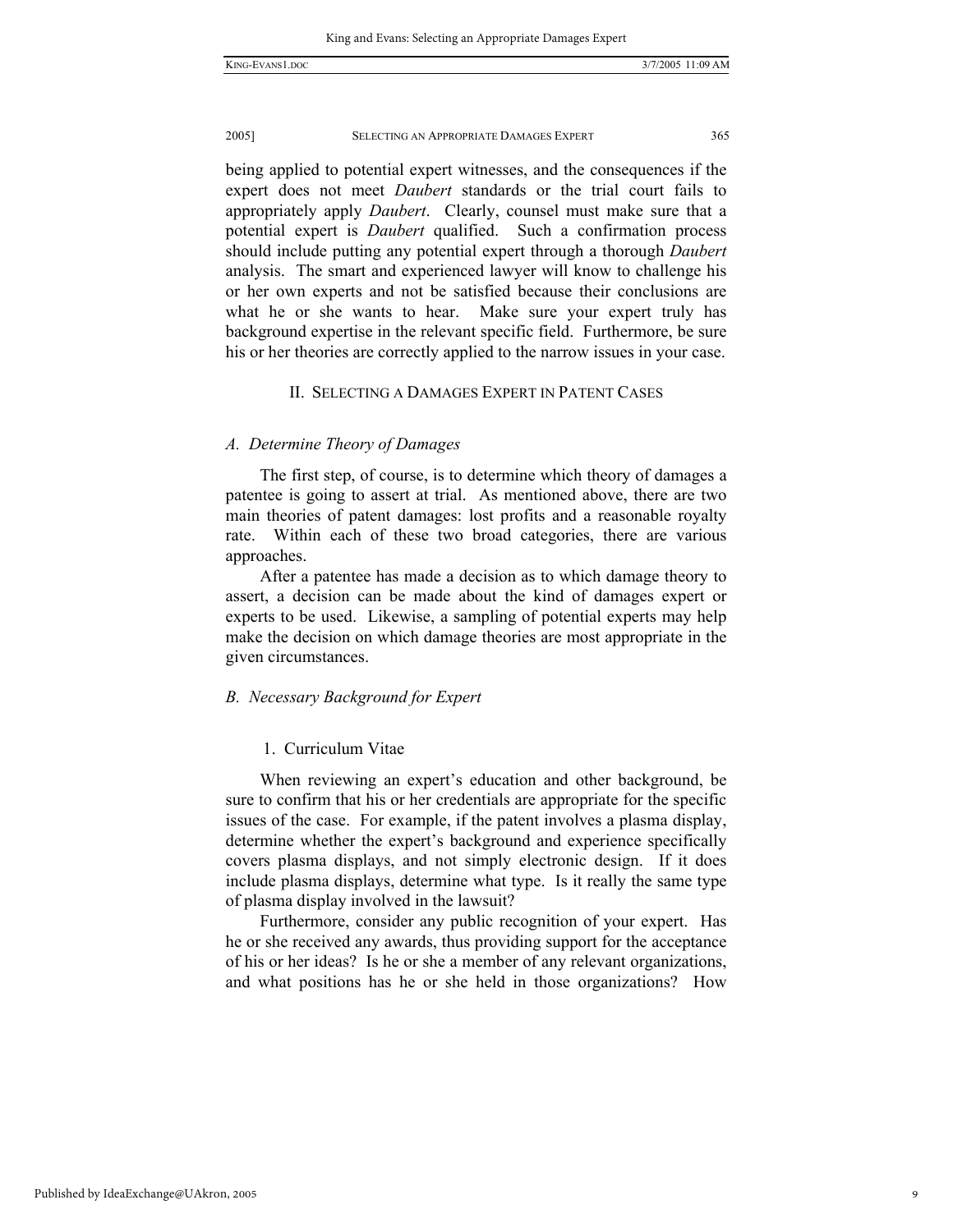about any publications: where were they published, how were they received, and do they directly relate to the subject of the desired testimony?

## 2. Expert Witness Experience

Similarly, confirm your expert has practiced in the appropriate field. Has the expert worked specifically with plasma displays, and for how long? Are these the same type of plasma displays involved in your lawsuit?

How much experience does your expert have being an expert? Has he or she represented both plaintiffs and defendants? How often has his or her opinion testimony been accepted or denied? What type of theories does he or she use? Does he or she rely on similar theories and are such theories generally accepted? Has he or she opined for the same party multiple times and have his or her arguments been successful? Have any bias or prejudice issues been raised against your potential expert in regard to credibility as an expert? Has he or she written anything that is inconsistent with likely proposed testimony? Is he or she bringing real expertise or just convenient summary testimony? For example, if the expert is an accountant, is he or she testifying about typical historic royalty rates gained from published data, and did the expert actually participate in all the calculations? If he or she has not actually participated in the calculations, your expert is at risk of being excluded.

## *C. Prepare the Expert for* Daubert *Challenge*

## 1. The Expert Must Prepare His or Her Own Report and Opinion

Your expert must prepare his or her own written and oral opinion. While the lawyer may assist with the form or structure, the content of the opinion must be from the expert. The expert must be prepared for a detailed and rigorous cross-examination of his or her opinions. Only by preparing the opinion can your expert withstand an aggressive attack on the reasoning and concepts applied in the opinion as well as the integrity of the work. Little is more dynamic than to watch an "expert" collapse in a courtroom because the expert was not the true author of the written report.